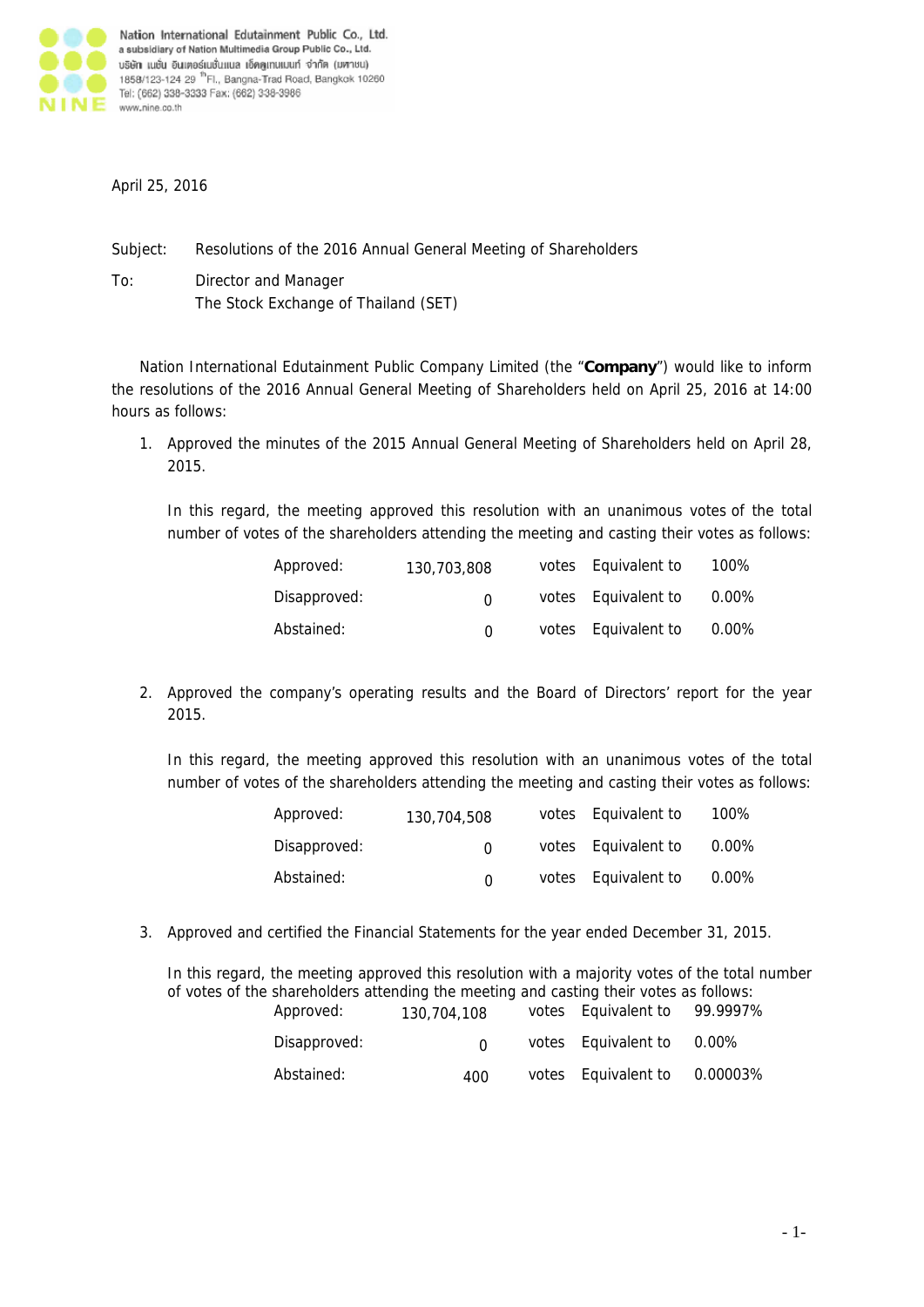

Nation International Edutainment Public Co., Ltd. a subsidiary of Nation Multimedia Group Public Co., Ltd. บริษัท เนชั่น อินเตอร์เนชั่นแนล เอ็ดดูเทนเมนท์ จำกัด (มตาชน) 1858/123-124 29 <sup>th</sup> Fl., Bangna-Trad Road, Bangkok 10260 Tel: (662) 338-3333 Fax: (662) 338-3986

4. Approved the dividend payment for the operating results for year 2015, as at December 31, 2015 in rate of 0.022 baht per share totaling 3.74 million Baht. or 86.18 percent of net profit. The company would list names of the eligible shareholders on May 10, 2016 (Record date) and collected pursuant to Section 225 of the Securities and Exchange Act B.E. 2535 (as amended) (the "Securities Act") by the closing of the register book to suspend the transfer of shares on May 11, 2016, and the date of dividend payment shall be on May 24, 2016.

In this regard, the meeting approved this resolution with an unanimous votes of the total number of votes of the shareholders attending the meeting and casting their votes as follows:<br>Approved: 120,704,508 votes Equivalent to 100%  $\overline{y}$  votes Equivalent to  $100\%$ 

| Apploved.    | 130.704.508  | VULGS LUURUIGIIL LU | 1 UU 70  |
|--------------|--------------|---------------------|----------|
| Disapproved: | <sup>n</sup> | votes Equivalent to | $0.00\%$ |
| Abstained:   |              | votes Equivalent to | $0.00\%$ |

5. Approved the appointment of Ms. Duangkamol Chotana and Mr. Pana Janviroj who retired by rotation to continue their terms as the directors of the Company.

In this regard, the meeting approved this resolution with an unanimous votes of the total number of votes of the shareholders attending the meeting and casting their votes as follows:

| Ms. Duangkamol Chotana   |              |             |       |               |          |
|--------------------------|--------------|-------------|-------|---------------|----------|
|                          | Approved:    | 130,704,508 | votes | Equivalent to | $100\%$  |
|                          | Disapproved: | 0           | votes | Equivalent to | $0.00\%$ |
|                          | Abstained:   | 0           | votes | Equivalent to | $0.00\%$ |
| <u>Mr. Pana Janviroj</u> |              |             |       |               |          |
|                          | Approved:    | 130,704,508 | votes | Equivalent to | 100%     |
|                          | Disapproved: | 0           | votes | Equivalent to | $0.00\%$ |
|                          | Abstained:   | 0           | votes | Equivalent to | $0.00\%$ |

6. Approved payment of remunerations of Director for the year 2016. The payment would be made quarterly with no any other form of compensation.

| <b>Position</b>             | Remuneration        |
|-----------------------------|---------------------|
| Chairman                    | 400,000 Baht/Person |
| Chairman of Audit Committee | 400,000 Baht/Person |
| <b>Audit Committee</b>      | 300,000 Baht/Person |
| Independent Director        | 200,000 Baht/Person |
| Non Executive Director      | 200,000 Baht/Person |
| <b>Executive Director</b>   | 200,000 Baht/Person |

In this regard, the meeting approved this resolution with an unanimous votes of not less than twothree of the total number of votes of the shareholders attending the meeting and having the right to vote as follows:

| Approved:    | 130,704,508  | votes Equivalent to | 100%     |
|--------------|--------------|---------------------|----------|
| Disapproved: | $\Omega$     | votes Equivalent to | 0.00%    |
| Abstained:   | <sup>n</sup> | votes Equivalent to | $0.00\%$ |